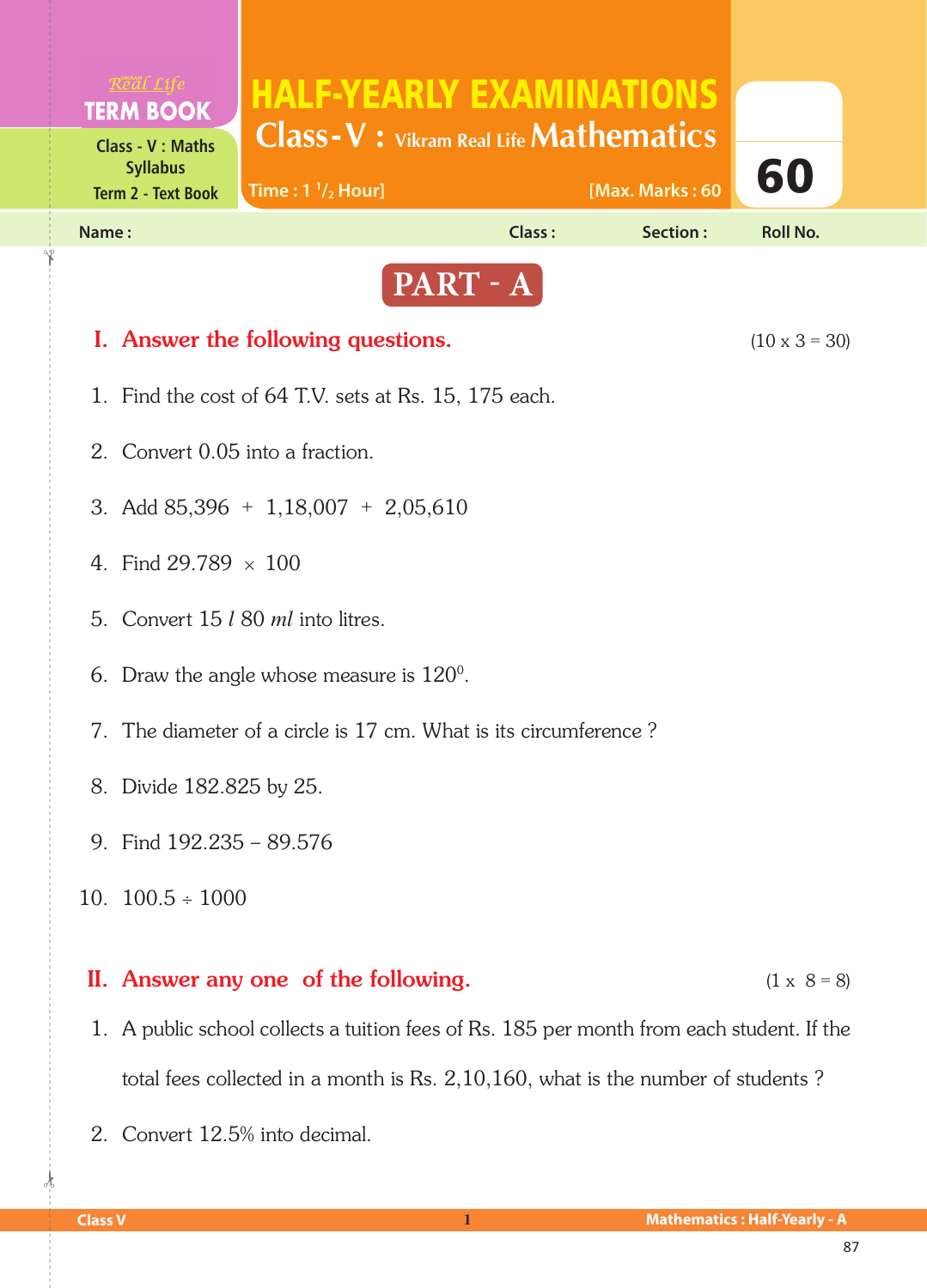## III. Answer any One of the following.  $(1 \times 8 = 8)$

- 1. Find the quotient in each case :
	- a)  $0.112 \div 7$  b)  $737.8 \div 31$
- 2. Find the following products :

a)  $0.123 \times 0.9$  b)  $35.79 \times 0.65$ 

## IV. Answer any One of the following.  $(1 \times 8 = 8)$

- 1. Find the circumference of a circle whose diameter is 21 cm.
- 2. A building contractor agreed to get a house constructed for Rs. 7,45,500. By the time the building was completed he spent only Rs. 5,76,748. How much profit did the contractor make in the deal ?

## **V.** Answer any One of the following.  $(1 \times 6 = 6)$

- 1. Draw angles with the following measures.
	- i)  $65^{\circ}$ ii)  $90^\circ$ iii) 145<sup>0</sup>
- 2. In a  $\Delta$  abc the measures of |a and |b are respectively 50<sup>0</sup>, 70<sup>0</sup>. Find the measure of  $|c \rangle$ .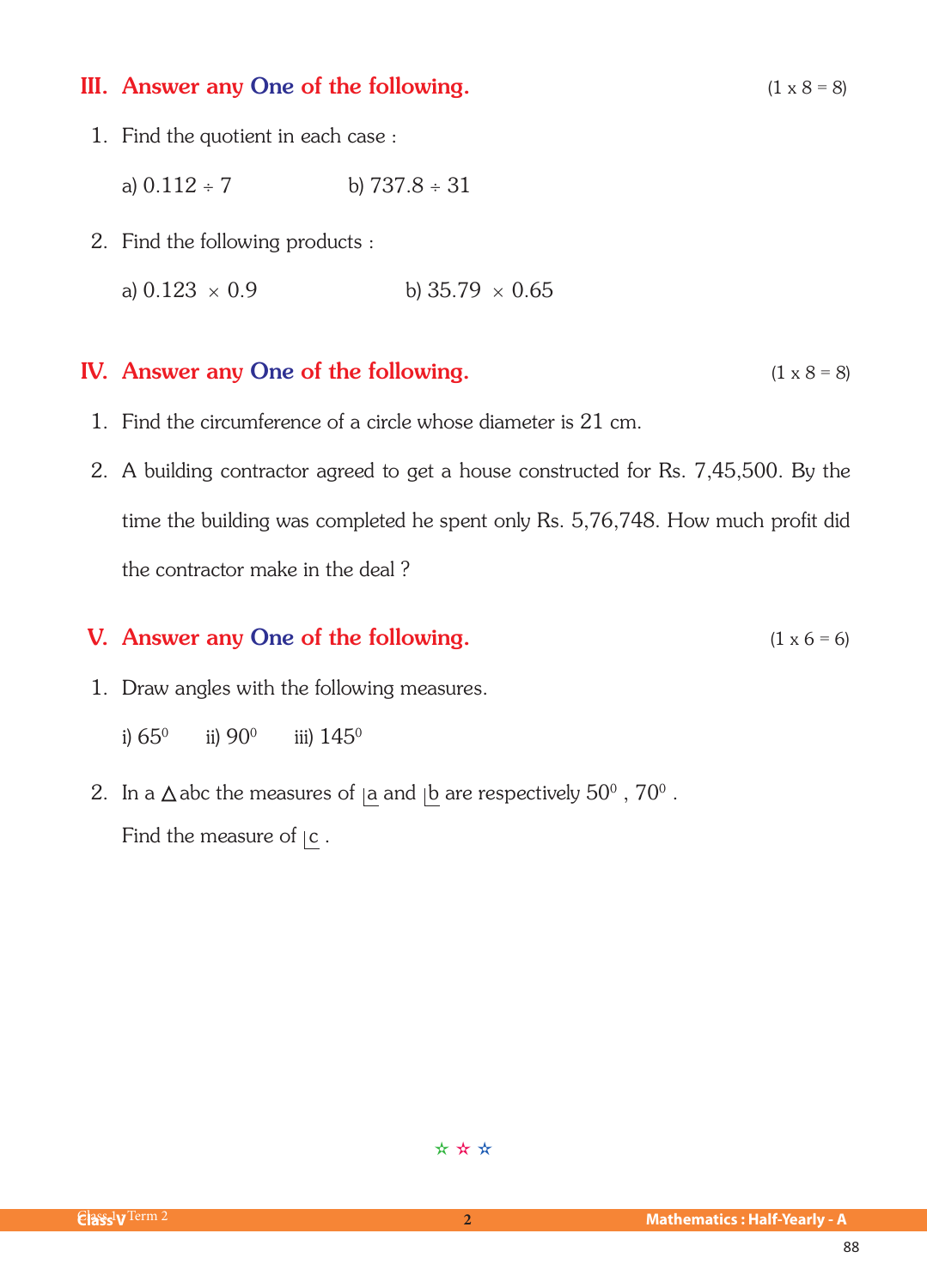| <b>TERM BOOK</b><br>Class - V : Maths<br><b>Syllabus</b> |               | HALF-YEARLY EXAMINATIONS<br><b>Class-V:</b> Vikram Real Life <b>Mathematics</b> |                 |                 |  |
|----------------------------------------------------------|---------------|---------------------------------------------------------------------------------|-----------------|-----------------|--|
| <b>Term 2 - Text Book</b>                                | Time: 1 Hour] |                                                                                 | [Max. Marks: 40 | 40              |  |
| Name:                                                    |               | Class:                                                                          | Section:        | <b>Roll No.</b> |  |
|                                                          |               |                                                                                 |                 |                 |  |

**PART - B**

## I. Choose the correct answer and write its letter in the brackets.

|                                                 |                      |                     | $(10 \times 1 = 10)$     |                  |
|-------------------------------------------------|----------------------|---------------------|--------------------------|------------------|
| 1. 8.5 $\times$ 0 =                             |                      |                     | (                        | $\mathcal{E}$    |
| a) 0.85                                         | b) 8.5               | c) $0$              |                          |                  |
| 2. Place value of 7 in 3756 is                  |                      |                     | $\overline{(\ }$         | $\big)$          |
| a) 7006                                         | b) 75                | c) 76               |                          |                  |
| $3.9 - 4.37 =$                                  |                      |                     | $\overline{(\ }$         | $\big)$          |
| a) 5.63                                         | b) $4.63$            | c) $5.73$           |                          |                  |
| 4. 175% means                                   |                      |                     | $\overline{(\ }$         | $\mathcal{E}$    |
| a) $\frac{175}{1000}$                           | b) $\frac{175}{100}$ | c) $\frac{175}{10}$ |                          |                  |
| 5. $\frac{7}{10,000}$ =                         |                      |                     | $\overline{\phantom{a}}$ | $\left( \right)$ |
| a) $0.7$                                        | b) 0.0007            | c) 0.07             |                          |                  |
| 6. 1 km =                                       |                      |                     | $\overline{(}$           | $\mathcal{E}$    |
| a) 100 m                                        | b) 1000 m            | c) $1 m$            |                          |                  |
| 7. $2.88 \div 8 =$                              |                      |                     | $\overline{\phantom{a}}$ | $\left( \right)$ |
| a) $3.6$                                        | b) $36$              | c) 0.36             |                          |                  |
| 8. The sum of the three angles of a triangle is |                      |                     | (                        | $\big)$          |
| 180 <sup>°</sup><br>a)                          | b) $90^{\circ}$      | c) $120^{\circ}$    |                          |                  |
|                                                 |                      |                     |                          |                  |

 $\frac{1}{2}$ 

✁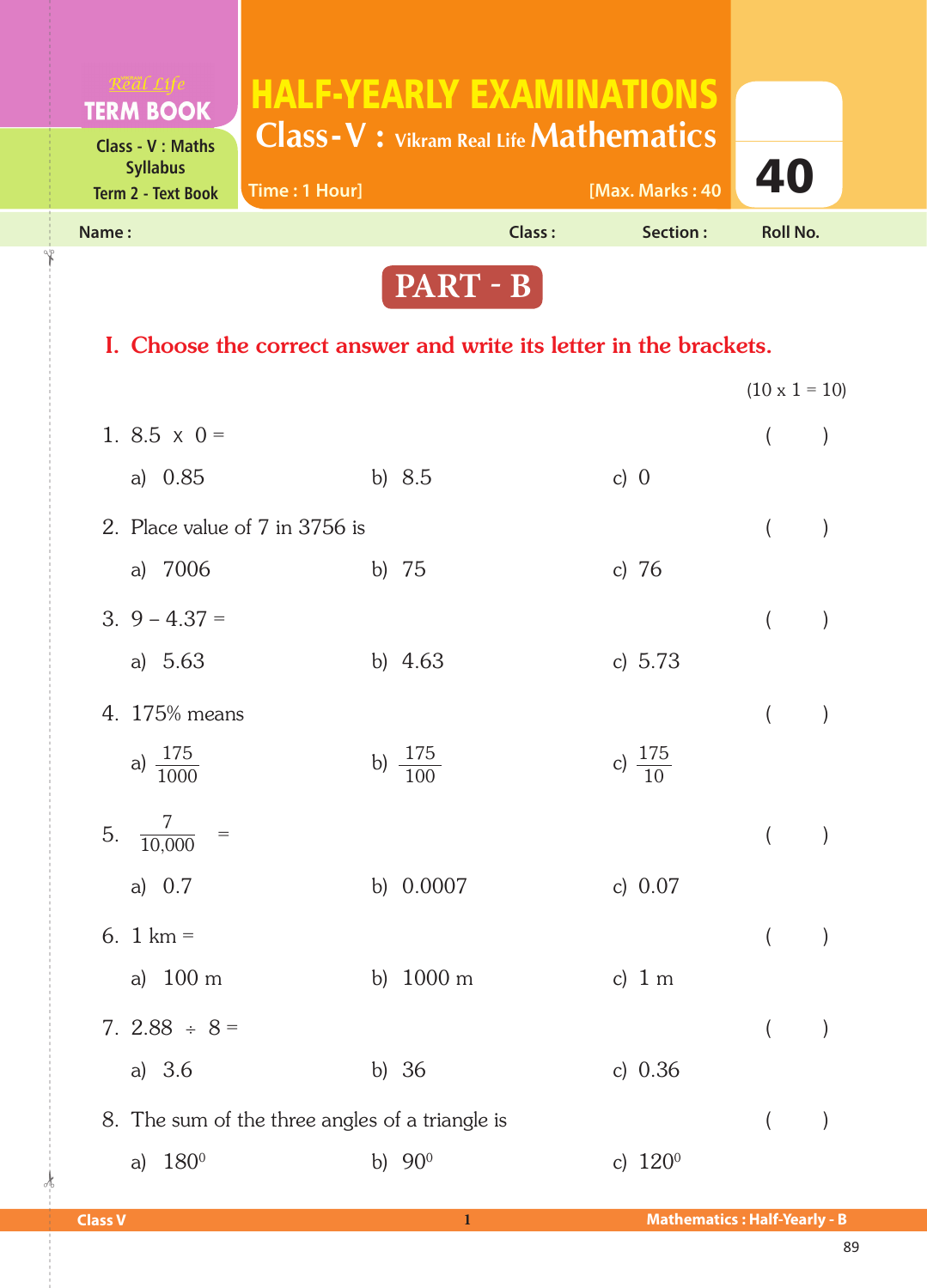| 9. A line segment has _______________________ end points.             |        |        | $\overline{(\ }$<br>$\left( \right)$ |
|-----------------------------------------------------------------------|--------|--------|--------------------------------------|
| a) $1$                                                                | b) $2$ | c) $3$ |                                      |
| 10. $\frac{1}{1}$ =                                                   |        |        | $\overline{(\ }$<br>$\left( \right)$ |
| a) 0                                                                  | b) $1$ | c) $2$ |                                      |
| II. Fill in the blanks.                                               |        |        | $(10 \times 1 = 10)$                 |
| 1. 1.003 1.030 (Use < (or) >)                                         |        |        |                                      |
|                                                                       |        |        |                                      |
|                                                                       |        |        |                                      |
| 4. $300 - 115.75 =$                                                   |        |        |                                      |
| 5. Any triangle will have at least ____________________ acute angles. |        |        |                                      |
| 6. 96.3 $\times$ 100 =                                                |        |        |                                      |
|                                                                       |        |        |                                      |
| 8. $2.5 \div 0.5 =$                                                   |        |        |                                      |
|                                                                       |        |        |                                      |
|                                                                       |        |        |                                      |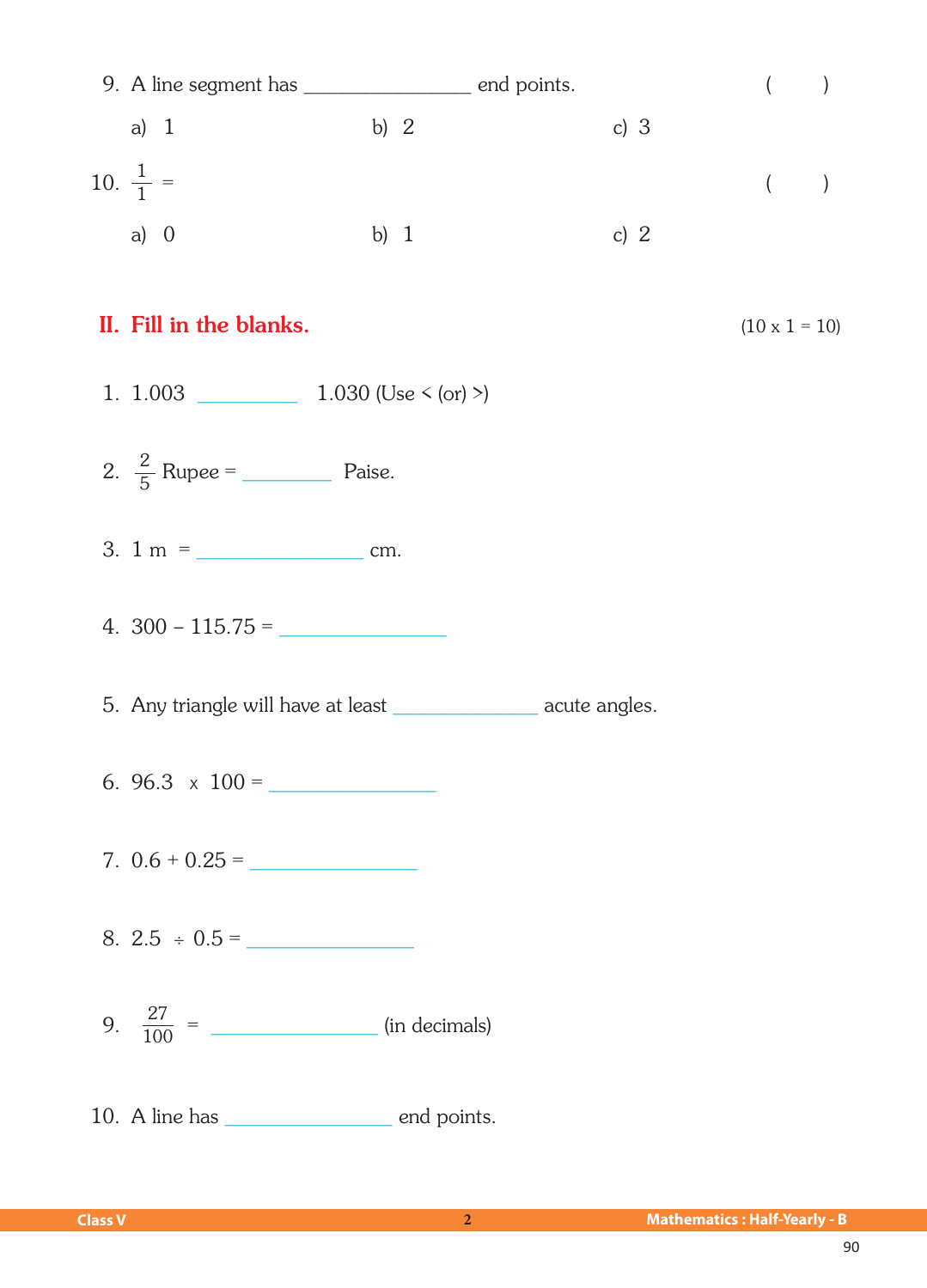| 2. 4.9 m $\times$ 10 m = 4.09 m.                      |             |                   |  |                      |
|-------------------------------------------------------|-------------|-------------------|--|----------------------|
| 3. The measure of a straight angle is $180^{\circ}$ . |             |                   |  |                      |
| 4. $\frac{18}{25} - \frac{8}{25} = \frac{2}{5}$       |             |                   |  |                      |
| 5. $7.6 \le 6.95$                                     |             |                   |  |                      |
| 6. $0.08 \div 4 = 0.2$                                |             |                   |  |                      |
| 7. Ray MN is denoted as MN.                           |             |                   |  |                      |
| 8. $25\% = 0.25$                                      |             |                   |  |                      |
| 9. $0.8 \div 16 = 0.05$                               |             |                   |  |                      |
| 10. 0.9 $\times$ 0.4 = 0.036                          |             |                   |  |                      |
| <b>IV.</b> Match the following.                       | $Group - A$ |                   |  | $(10 \times 1 = 10)$ |
| (A)                                                   |             | $\vert B \rangle$ |  |                      |
| 1. 1 $l =$ _______ ml.                                |             | a) $\frac{17}{5}$ |  |                      |
| 2. $\frac{1}{10} + \frac{3}{10} =$                    |             | b) 1000           |  |                      |
| 3. $3\frac{2}{5}$ =                                   |             | c) $0$            |  |                      |
| 4. $0 \times \frac{2}{5} =$                           |             | $d)$ 12           |  |                      |
| 5. $16 \times \frac{3}{4}$ =                          |             | e) $\frac{2}{5}$  |  |                      |
|                                                       |             |                   |  |                      |

III. Write 'True' or 'False'.  $(10 \times 1 = 10)$ 

1.  $0.005 l = 5$  ml.

✁



 $\frac{1}{2}$